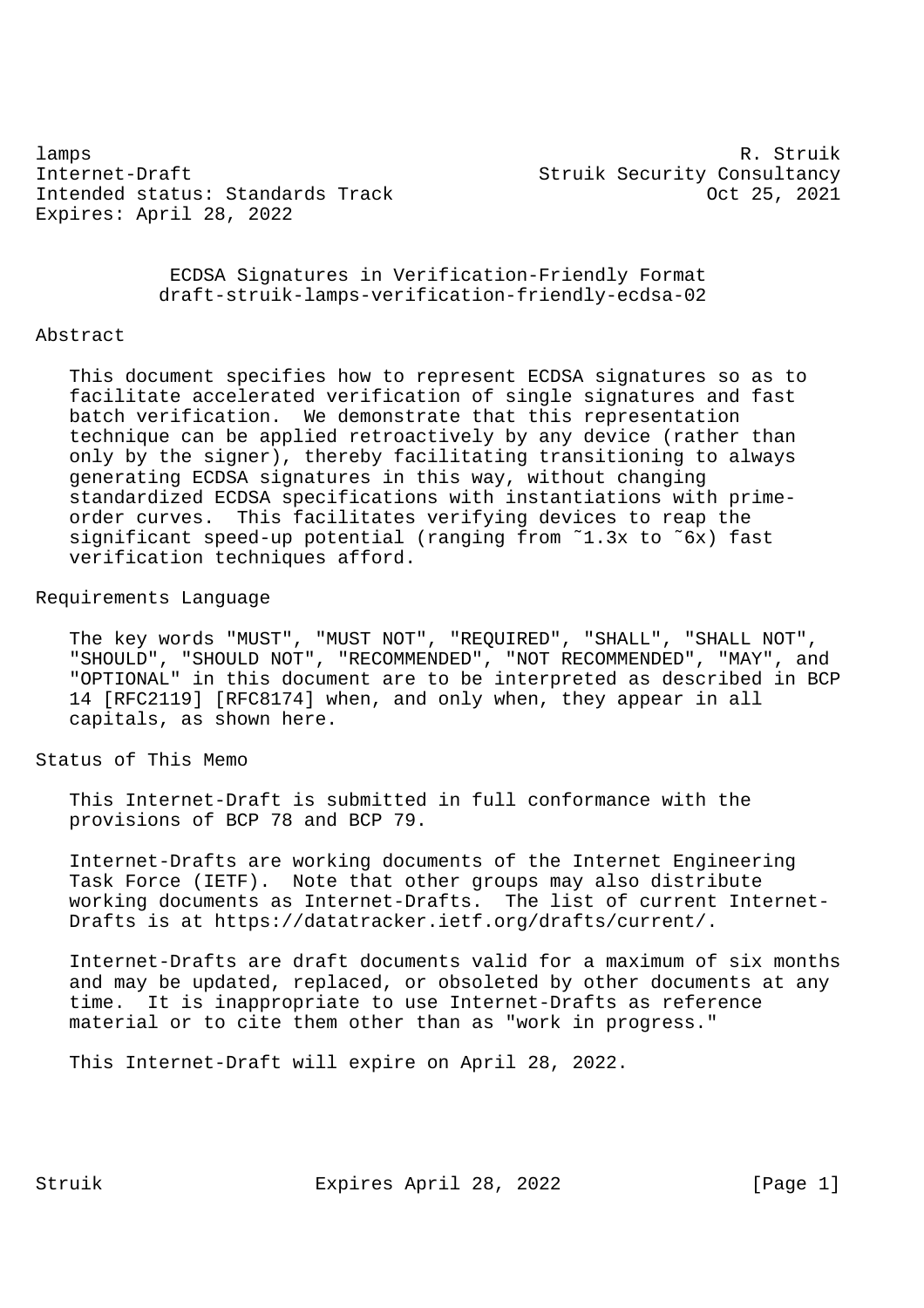Copyright Notice

 Copyright (c) 2021 IETF Trust and the persons identified as the document authors. All rights reserved.

 This document is subject to BCP 78 and the IETF Trust's Legal Provisions Relating to IETF Documents (https://trustee.ietf.org/license-info) in effect on the date of publication of this document. Please review these documents carefully, as they describe your rights and restrictions with respect to this document. Code Components extracted from this document must include Simplified BSD License text as described in Section 4.e of the Trust Legal Provisions and are provided without warranty as described in the Simplified BSD License.

Table of Contents

|    | Fostering Fast Verification with ECDSA                  |     |
|----|---------------------------------------------------------|-----|
| 2. | Review of ECDSA and ECDSA*                              | 3   |
| 3. | Signature Verification with ECDSA and ECDSA*            | 4   |
| 4. | Transitionary Considerations                            | 5   |
| 5. |                                                         | 6   |
| б. | Informal Comparison with Speed-ups for EdDSA Signatures | 7   |
| 7. |                                                         | 7   |
| 8. |                                                         | 7   |
| 9. |                                                         | 8   |
|    | OIDs for Use with PKIX and CMS<br>9.1 <sub>1</sub>      | 8   |
|    | 9.2. Algorithm Id for ECDSA* with OpenPGP               | 9   |
|    |                                                         | 9   |
|    |                                                         | 1 O |
|    |                                                         | 1 Q |
|    | Normative References                                    | 1 Q |
|    | Informative References<br>11.2.                         | 11  |
|    | Author's Address                                        | 12. |
|    |                                                         |     |

1. Fostering Fast Verification with ECDSA

 ECDSA is one of the most widely used elliptic-curve digital signature algorithms. It has been standardized in FIPS Pub 186-4, ANSI X9.62, BSI, SECG, and IETF, and is widely deployed by a plethora of internet protocols specified by the Internet Engineering Task Force (IETF), with industry specifications in the areas of machine-to-machine communication, such as ZigBee, ISA, and Thread, with wireless communication protocols, such as IEEE 802.11, with payment protocols, such as EMV, with vehicle-to-vehicle (V2V) specifications, as well as with electronic travel documents and other specifications developed under a more stringent regulatory oversight regime, such as, e.g., ICAO and PIV. ECDSA is the only elliptic-curve based signature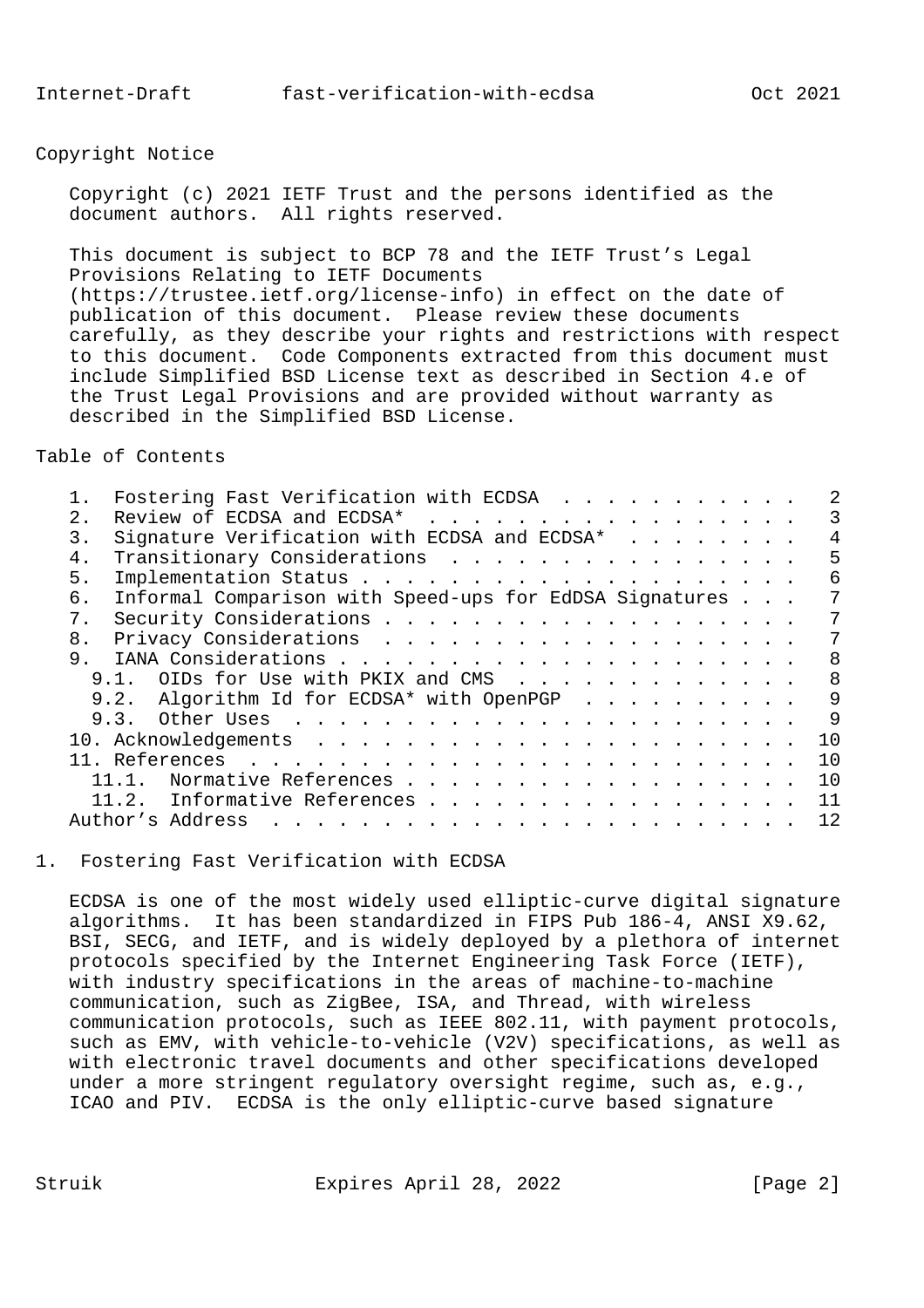scheme endorsed by regulatory bodies in both the United States and the European Union.

 While methods for accelerated verification of ECDSA signatures and for combining this with key computations have been known for over 1 1/2 decade (see, e.g., [SAC2005] and [SAC2010]), these have been commonly described in technical papers in terms of ECDSA\*, a slightly modified version of ECDSA, where their use with standardized ECDSA seems less well known. It is the purpose of this document to bridge this gap and describe how ECDSA signatures can be easily generated to facilitate more efficient verification, without failing. We emphasize that this does not require changes to standardized specifications of ECDSA instantiated with prime-order curves, thereby allowing reuse of existing standards and easy integration with existing implementations. We exemplify this for ECDSA certificates.

### 2. Review of ECDSA and ECDSA\*

 In this section, we summarize the properties of the signature scheme ECDSA and of the modified signature scheme ECDSA\* that are relevant for our exposition (for more details, see, e.g., Appendix Q of [I-D.ietf-lwig-curve-representations]). The signature schemes are defined in terms of a suitable elliptic curve E, hash function H, and several representation functions, where n is the (prime) order of the base point G of this curve, and where E is an elliptic curve in short-Weierstrass form. For full details, we refer to the relevant standards.

 With the ECDSA signature scheme, the signature over a message m provided by a signing entity with static private key d is an ordered pair  $(r,s)$  of integers in the interval  $[1,n-1]$ , where the value r is derived from a so-called ephemeral signing key R:=k\*G generated by the signer via a fixed public conversion function and where the value s is a function of the ephemeral private key k, the static private key d, the value r and the value e derived from message m via hash function H and representation hereof in the interval [0,n-1]. (More specifically, one has  $e=s*k-d*r$  (mod n), where r is a function of the  $x$ -coordinate of R.) A signature  $(r, s)$  over message m purportedly signed by an entity with public key  $Q:=d*G$  is accepted if  $Q$  is indeed a valid public key, if both signature components r and s are integers in the interval [1,n-1] and if the reconstructed value R' derived from the purported signature, message, and public key yields r, via the same fixed conversion function as used during the signing operation. (More specifically, one computes  $R' := (1/s) * (e * G + r * Q)$  and checks that r is the same function of the x-coordinate of  $R'$ .)

With the ECDSA\* signature scheme, one follows the same signing operation, except that one outputs as signature the ordered pair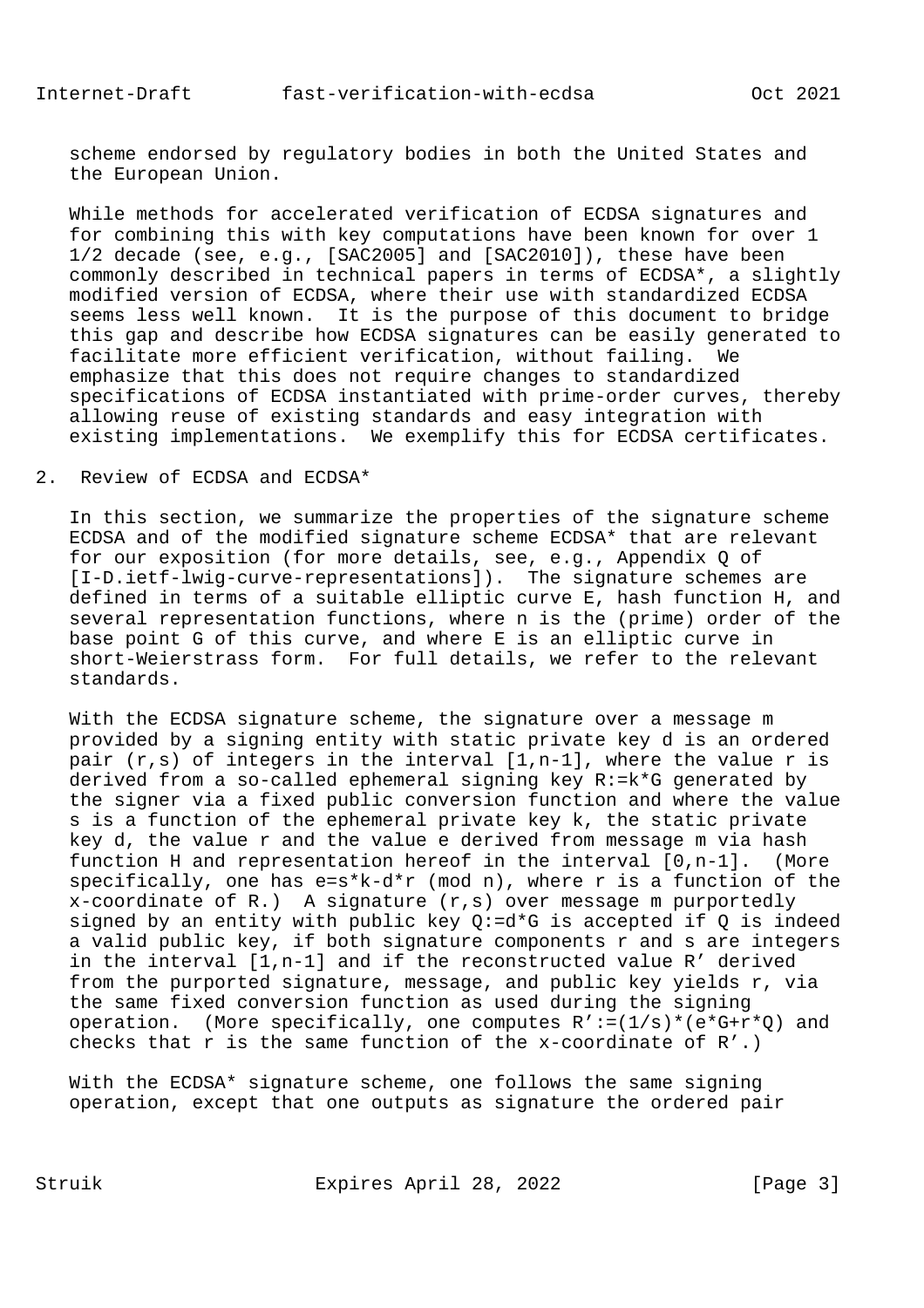$(R,s)$ , rather than the pair  $(r,s)$ , where R is the ephemeral signing key; one accepts a signature (R,s) over message m purportedly signed by an entity with public key Q by first computing the value r derived from signature component R via the conversion function, checking that Q is indeed a valid public key and that both r and s are integers in the interval  $[1,n-1]$ , computing  $R' := (1/s) * (e * G + r * Q)$  and checking whether, indeed, R'=R.

 It is known that ECDSA signatures and the corresponding ECDSA\* signatures have the same success/failure conditions (i.e., ECDSA and ECDSA\* are equally secure): if (r,s) is a valid ECDSA signature for message m purportedly signed by an entity with public key Q, then  $(R', s)$  is a valid corresponding ECDSA\* signature, where  $R' := (1/2)^2$  s)(e\*G+r\*Q) is a point for which the conversion function yields r. Conversely, if (R,s) is a valid ECDSA\* signature for message m purportedly signed by an entity with public key  $0$ , then  $(r,s)$  is a valid corresponding ECDSA signature, where r is obtained from R via the conversion function.

 It is well-known that if an ECDSA signature (r,s) is valid for a particular message m and public key  $Q$ , then so is  $(r,-s)$  -- the so called malleability -- and that, similarly, if an ECDSA\* signature  $(R,s)$  is valid, then so is  $(-R,-s)$ , where this relies on the fact that the conversion function only depends on the x-coordinate of R.

3. Signature Verification with ECDSA and ECDSA\*

 In this section, we more closely scrutinize ECDSA and ECDSA\* verification processes.

 With ECDSA\*, signature verification primarily involves checking an elliptic curve equation, viz. checking whether  $R = (1/s) * (e * G + r * Q)$ , which lends itself to accelerated signature verification techniques and the ability to use batch verification techniques, with significant potential for accelerated verification (with ˜1.3x and up and ˜6x speed-up potential, respectively). Here, speed-ups are due to the availability of the point R, which effectively allows checking an equation of the form  $-s*R$  +  $(e*G+r*Q)=0$  instead (where 0 is the identity element of the curve). Similarly to the case with EdDSA [RFC8032] (which natively represents the ephemeral signing key R as part of the signature), this offers the potential for batch verification, by checking a randomized linear combination of this equation instead (thereby sharing the so-called point doubling operations amongst all individual verifications and, potentially, sharing scalars for signers of more than one message). In the case of single verifications, efficient tricks allow reducing the bit-size of the scalars involved in evaluating this expression (thereby effectively halving the required point doubling operations).

Struik Expires April 28, 2022 [Page 4]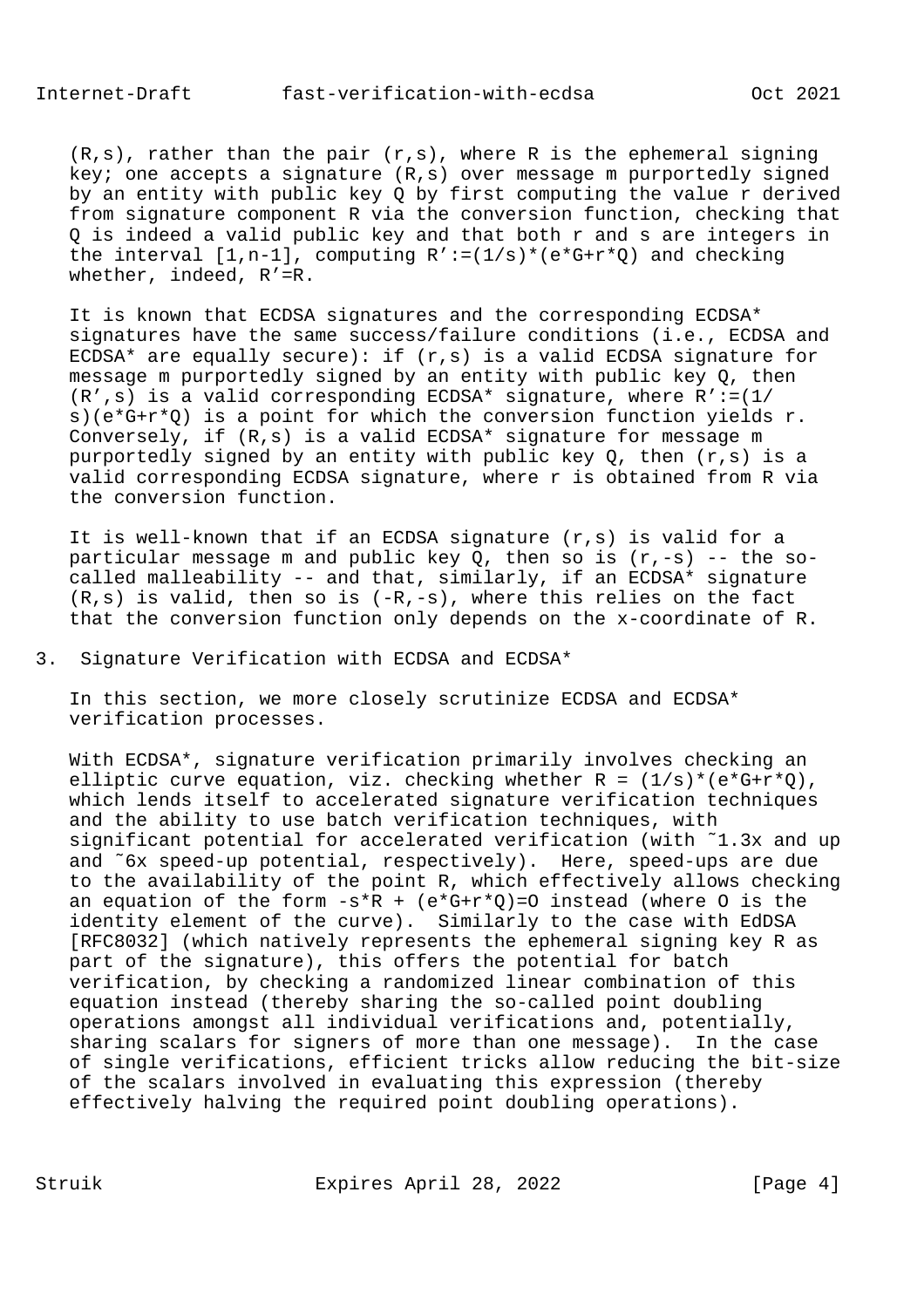With ECDSA itself, these techniques are generally not available, since one cannot uniquely (and efficiently) reconstruct R from r: both R and -R yield the same r value. If the conversion function only has two pre-images, though, one can use malleability to remove ambiguity altogether.

The modified ECDSA signing procedure is as follows:

- a. Generate ECDSA signature (r,s) of message m;
- b. If the ephemeral signing key R has odd parity of the  $y$ -coordinate, change  $(r,s)$  to  $(r,-s)$ .

 Note that this modified signing procedure removes the ambiguity in the reconstruction of R from r if the conversion function would otherwise only have two preimages, since R and -R have different parity of the y-coordinate. In practice, this is the case for all prime-order curves, including the NIST prime curves P-256, P-384, P-521, all standardized Brainpool curves, and, e.g., the "BitCoin" curve secp256k1. (This follows from the observation that, for prime order curves, r generally uniquely represents the x-coordinate of R.)

 NOTE: With ECDSA, any party (not just the signer) can recompute the ephemeral signing key R' from a valid signature, since R':=(1/ s)(e\*G+r\*Q). In particular, any party can retroactively put the ECDSA signature in the required form above, thereby allowing subsequent unique reconstruction of the R value from r by verifying entities that know this modified signing procedure was indeed followed (again, subject to the assumption that r would only have two preimages otherwise, as is generally the case with prime-order curves).

 One can extend this technique to also apply to curves that have a small co-factor h, e.g., h=4 or h=8 (rather than h=1, as is the case with prime-order curves). This extension is out of scope for the current document.

4. Transitionary Considerations

 The modified signing procedure described in Section 3 facilitates the use of accelerated ECDSA verification techniques by devices that wish to do so, provided these know that this modified signing procedure was indeed followed. This can be realized explicitly via a new "fast-verification-friendly" label (e.g., OID) indicating that this was indeed the case. This has the following consequences:

 a. New device: accept both old and new label and apply speed-ups with new label if possible (and desired);

Struik Expires April 28, 2022 [Page 5]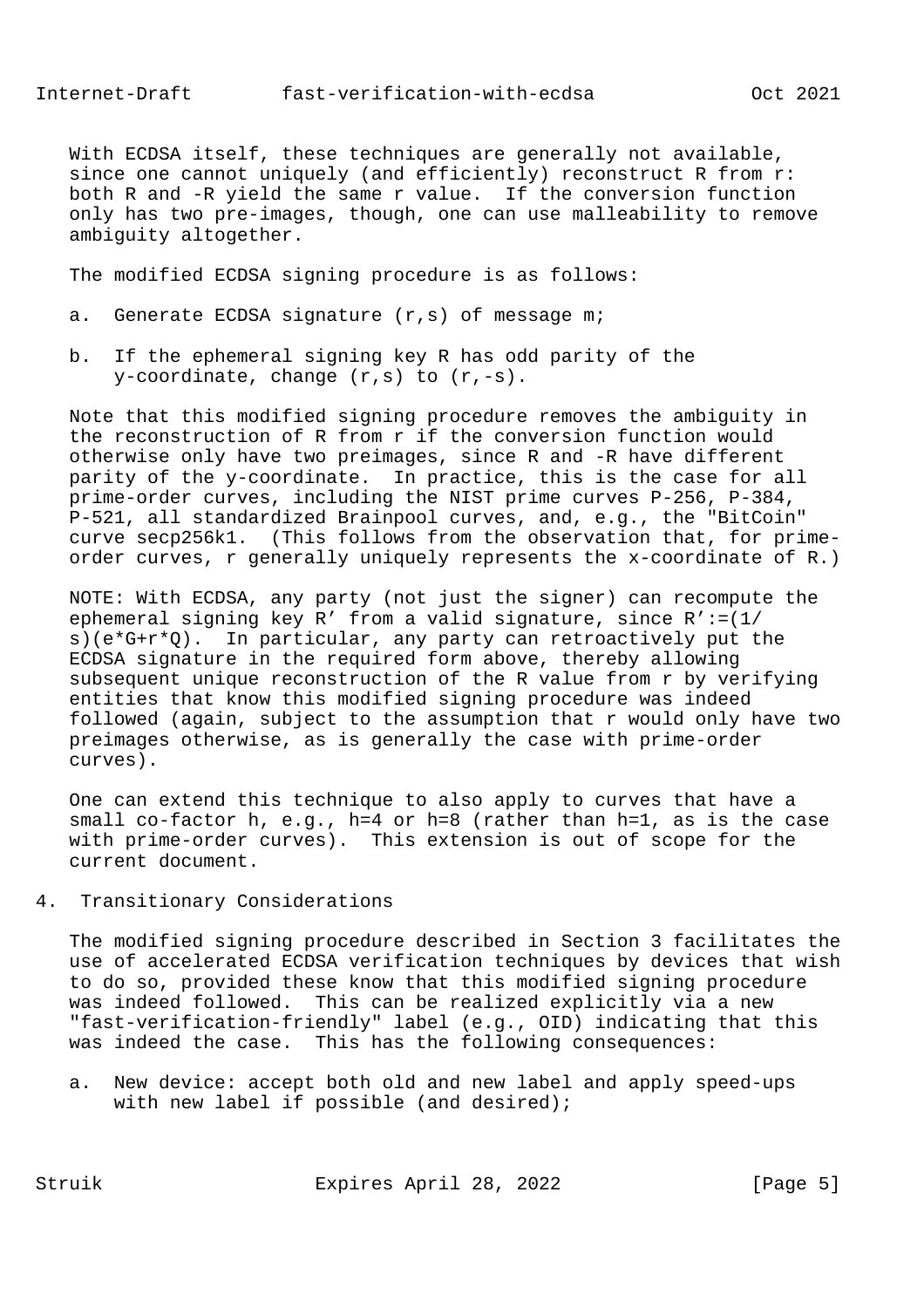b. Old device: implement flimsy parser that replaces new label by old label and proceed as with traditional ECDSA verification.

 Note that this parser "label replacement" step is a public operation, so any interface can implement this step.

 A label can also be realized implicitly (e.g., by stipulating the modified signing procedure in protocol specifications that use ECDSA signatures), where the benefit of not having to introduce a new label explicitly should be weighed against potential disadvantages of implicit labels, such as requiring extra care with specification work to avoid confusion and the likely need to reintroduce an explicit label if ECDSA signatures are processed outside the original context (e.g., using a generic crypographic token).

 As suggested before, any device can implement the modified ECDSA signing procedure retroactively, so one could conceivably implement this once for all existing ECDSA signatures and only use "new" labels once this task has been completed (i.e., old labels could be mothballed from then on).

 NOTE: the above labeling procedures assume that old and new labels are not part of the message to be signed. If they are, one may not be able to mothball old labels. In this case, signing devices should always use the old label during ECDSA signing and only change this to the corresponding new label afterwards, whereby verifying devices always replace the new label (since simply a pseudonym) by the corresponding old label before processing the ECDSA signature. This ensures that the signature semantics are not impacted and that old devices' ECDSA verification implementations (after reinstating old labels) work as is, while still being able to flag verification friendly ECDSA signature formatting.

5. Implementation Status

 [Note to the RFC Editor] Please remove this entire section before publication, as well as the reference to [RFC7942].

 The ECDSA\* signature scheme has been implemented in V2V specifications [P1609.2], where ECDSA is used with the NIST curves P-224 and P-256.

 The so-called "Smart Health" framework (FHIR, HL7) uses JSON Web Signatures, where signed credentials use ECDSA with NIST curve P-256 and SHA-256 (ES256). This framework is rolled out for exchanging healthcare-related credentials in the USA and is also considered in many contexts where Covid vaccination proof is required for travel (e.g., with the IATA Health Pass, NY State Excelsior Pass, QR-code

Struik Expires April 28, 2022 [Page 6]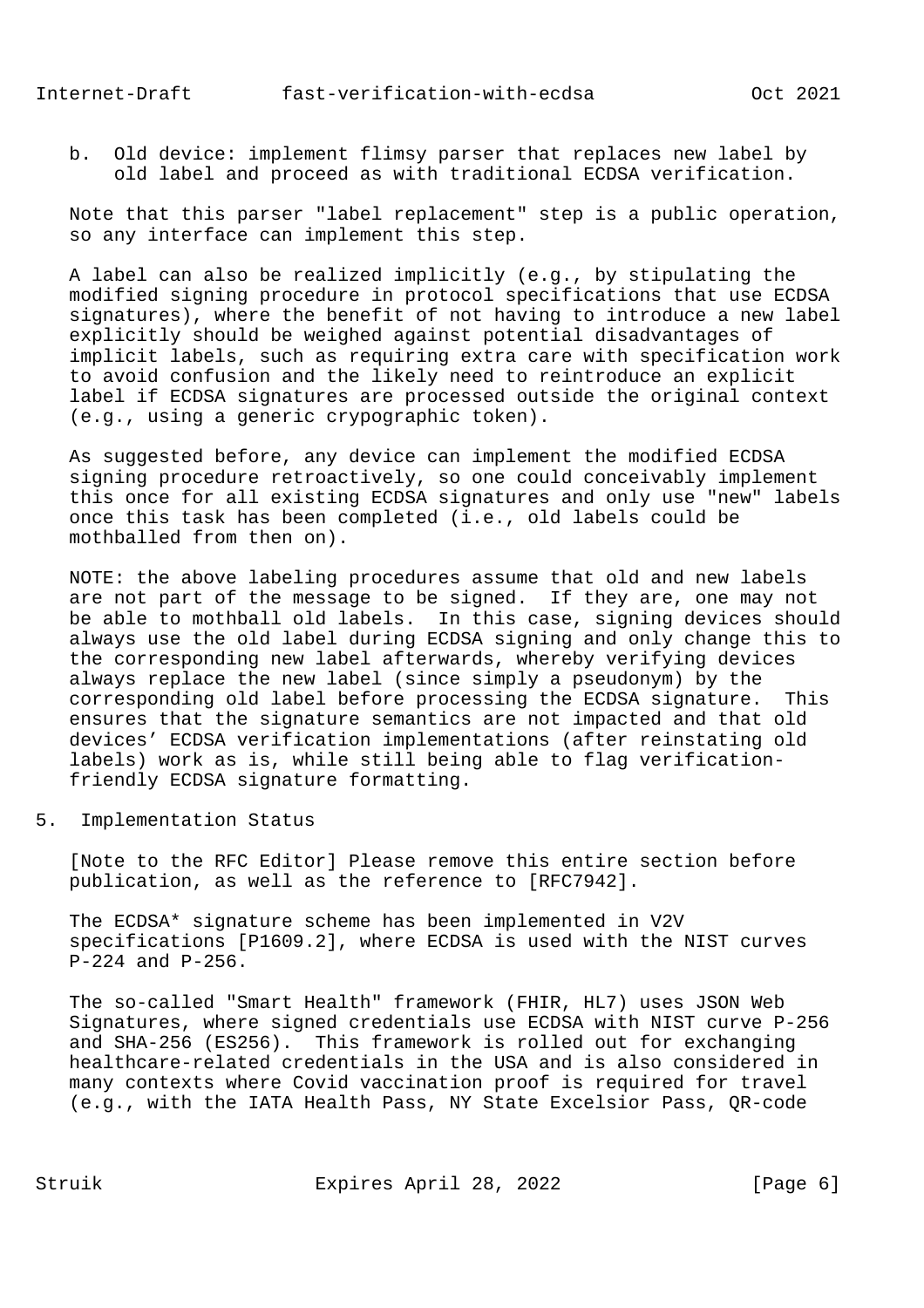based vaccination records in several Canadian provinces). The EU covid certificate also uses ECDSA-based digital signatures. All these applications could benefit from speedier verification, esp. in mass gathering settings, where this draft simply enables this functionality, both in single verification and batch verification setting.

6. Informal Comparison with Speed-ups for EdDSA Signatures

 The main message of this draft is as follows (no crypto required, except believing that the third step below works):

- a. EdDSA [RFC8032] does allow speedy signature verification and batch verification, since the signature is (R,s), i.e., it represents the ephemeral signing key R as part of the signature;
- b. With ECDSA, the signature is (r,s), where r is derived from the signing key R (essentially, r is the x-coordinate of R if the curve has co-factor h=1). However, generally, one cannot go back and get  $(r,s)$  -->  $(R,s)$ , at least not efficiently;
- c. If one uses the modified ECDSA signing procedure of Section 3, one can, though, thereby allowing similar accelerations (30% and up) for signature verification as EdDSA does. This can be viewed as "point compression" (since it determines which of R and -R apply);
- d. The rest is detail, where the ideas underlying the speed-ups informally described in Section 3 are described in detail in the papers [SAC2005] and [SAC2010].
- 7. Security Considerations

 The signature representation change described in this document is publicly known and, therefore, does not affect security provisions. Obviously, any adversary could change the signature value in a malicious way, so as to make signature verification fail. This does, however, not extend capabilities the adversary already had.

8. Privacy Considerations

 The signature representation change described in this document is publicly known and, therefore, does not affect privacy provisions.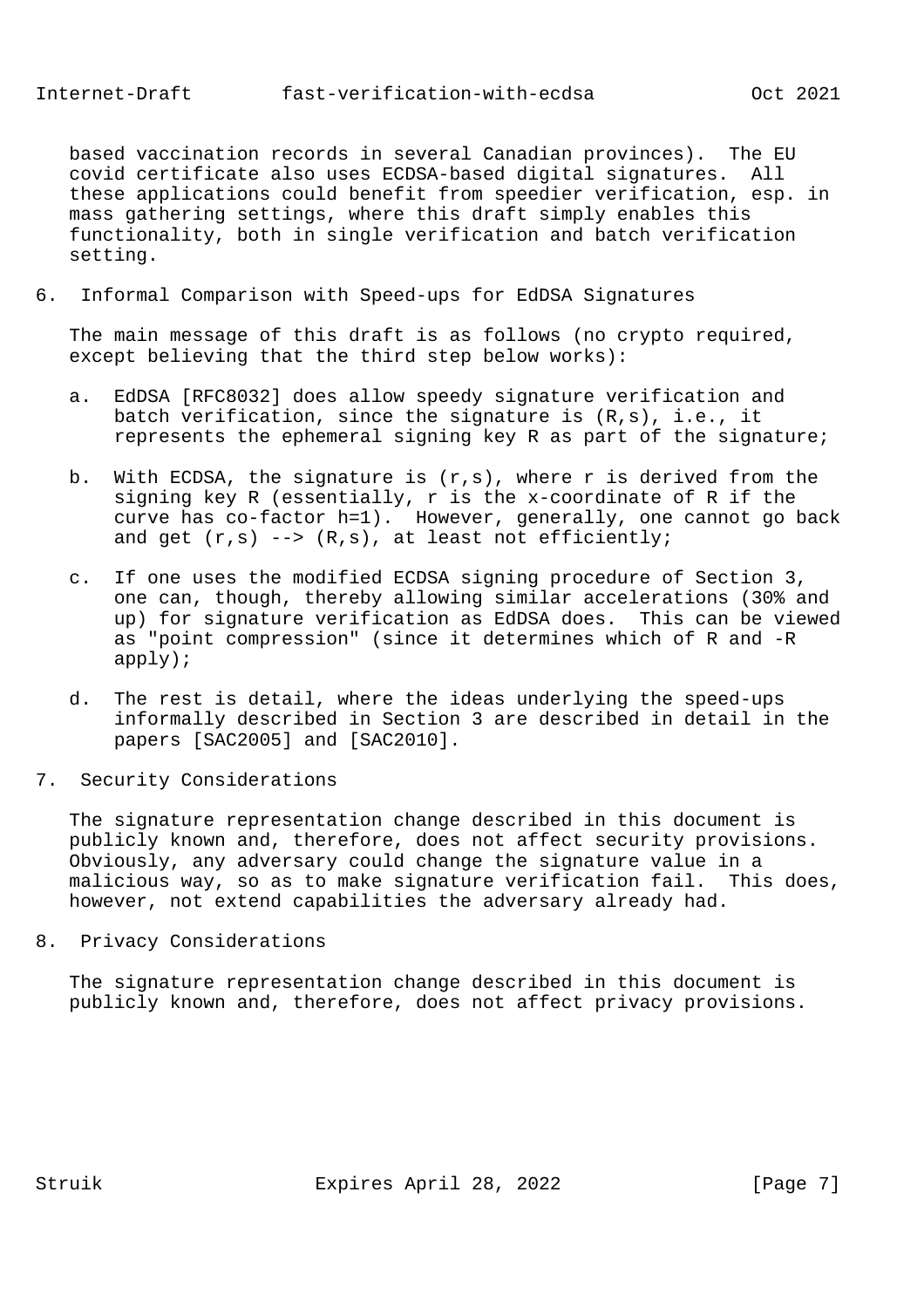9. IANA Considerations

This section requests the following IANA code point assignments.

 Editorial Note: the approach below is simply one way of realizing ECDSA\* functionality. Other options to consider include, e.g., introducing a non-critical extension as label, where old devices can simple ignore this. This will be elaborated upon further in next versions of this draft, after feedback.

### 9.1. OIDs for Use with PKIX and CMS

 This section registers the following object identifiers for the verification-friendly version of ECDSA introduced in this document:

- a. id-ecdsa-star-with-sha256 ::=  $\{iso(1)$  identified-organization(3) thawte (101) (100) 81};
- b. id-ecdsa-star-with-sha384 ::=  $\{iso(1)$  identified-organization(3) thawte (101) (100) 82};
- c. id-ecdsa-star-with-sha512 ::=  $\{iso(1)$  identified-organization(3) thawte (101) (100) 83};
- d. id-ecdsa-star-with-shake128 ::=  $\{iso(1)$  identifiedorganization(3) thawte  $(101)$   $(100)$   $84$ ;
- e.  $id$ -ecdsa-star-with-shake256 ::=  ${iso(1)}$  identifiedorganization(3) thawte (101) (100) 85}.

 Each of these object identifiers indicates the use of ECDSA with the indicated hash function, as the corresponding object identifiers without the "-star-" substring specified in [RFC5480] (for ECDSA with SHA2-hash family members) and in [RFC8692] (for ECDSA with SHAKE family members) do, where the "-star-" substring simply indicates that the modified signing procedure specified in Section 3 of this document was indeed used.

 These new object identifiers are used with PKIX certificates and CMS in the same way as the corresponding object identifiers without the "-star-" substring, except that verifying devices now have the option to implement ECDSA signature verification as if ECDSA\* signatures had been used, since the new object identifiers indicate the modified signing operation was followed, as illustrated in Section 3 of this document.

 As mentioned in Section 4, any ECDSA signature with the old object identifier can be changed retroactively to one with the corresponding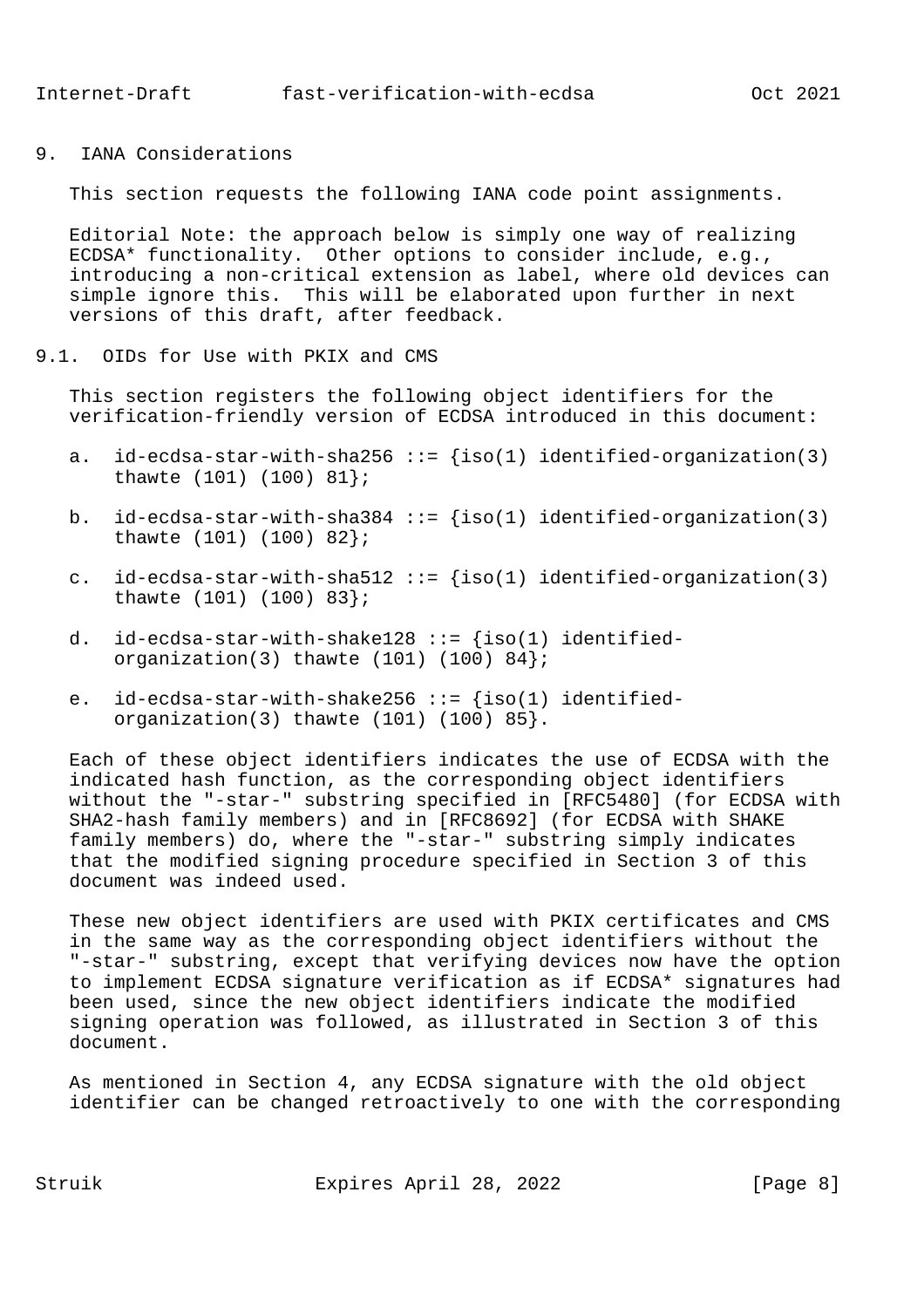new object identifier, provided one has assurance that the modified ECDSA signing procedure was indeed followed and, conversely, any ECDSA signature with the new object identifier can be changed to one with the corresponding old object identifier, without change in semantics (assuming these object identifiers are not part of the message that is signed).

 With [RFC5280], the signature algorithm is indicated twice: once as signatureAlgorithm field of the Certificate and once as the Signature field of the sequence tbsCertificate, where the former is not part of the message to be signed, whereas the latter is. Moreover, these two fields are stipulated to be the same (see Sections 4.1.1.2 and 4.1.2.3 of [RFC5280]). In this case, old and new labels MUST be used as indicated in the NOTE of Section 3, where the two fields indicating the signature algorithm are always both changed at the same time (thereby, strictly complying with MUST behavior of PKIX that these two fields should be the same).

## 9.2. Algorithm Id for ECDSA\* with OpenPGP

 This section registers the ECDSA signature scheme with the modified signing procedure of this document as the public-key algorithm ECDSA\* (with ID=25) in Section 9.1 of [I-D.ietf-openpgp-crypto-refresh] by including the following item in Table 15 of that section:

> +-----+------------+ | ID | Algorithm | +-----+------------+ | 25 | ECDSA\* | +-----+------------+

## Table 1: Public-Key Algorithm Registry

As before, the provisions of Section 4 apply.

# 9.3. Other Uses

 As suggested in Section 4, any party can retroactively put ECDSA signatures into the verification-friendly format, thereby conceivably allowing this to be done once and for all for all existing ECDSA signatures, no matter the application. In particular, one could apply this to ECDSA-based certificate chains, ECDSA-signed firmware updates, COSE, JOSE, etc., etc. In other words: going forward, never use ECDSA signing, always use ECDSA\* signing.

 Note: Appendix Q.3.4 of [I-D.ietf-lwig-curve-representations] gives an example of how to convert JSON Web Signatures using ECDSA into one using ECDSA\*, simply by picking the alternative representation where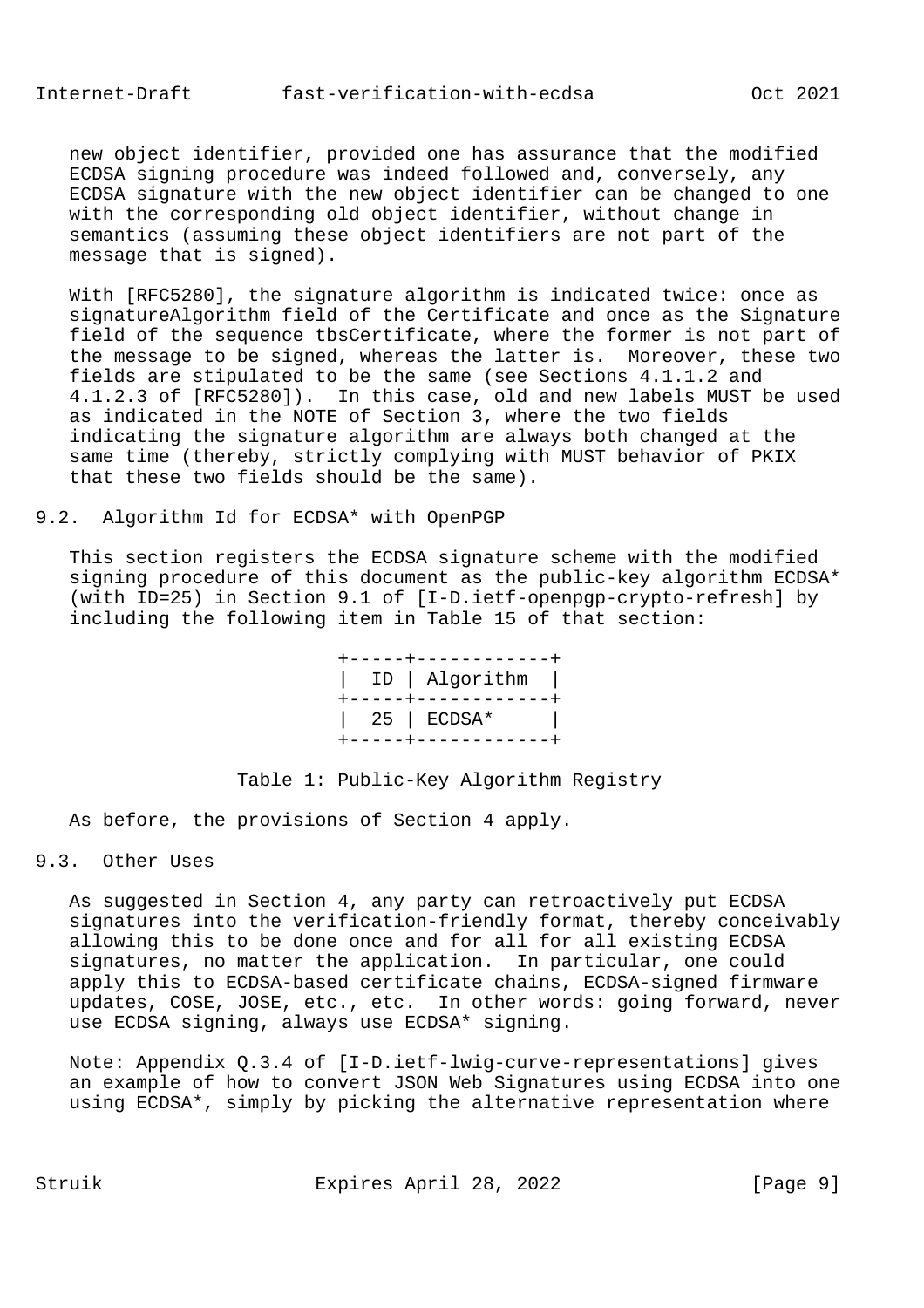the ephemeral signing key is of the required form (thereby, guaranteeing uniqueness in practice).

 Similar techniques can be used to put the German ECGDSA signature scheme, the Russian GOST signature scheme, and Chinese SM2 signature in a verification-friendly format, although this cannot be done retroactively without changing the signature format (it requires one extra bit). Further details are left to a future version of this document.

10. Acknowledgements

 Thanks to Rich Salz for suggesting to informally compare speed-ups with ECDSA\* with those of EdDSA (now in Section 6).

- 11. References
- 11.1. Normative References

[FIPS-186-4]

 FIPS 186-4, "Digital Signature Standard (DSS), Federal Information Processing Standards Publication 186-4", US Department of Commerce/National Institute of Standards and Technology, Gaithersburg, MD, July 2013.

 [I-D.ietf-lwig-curve-representations] Struik, R., "Alternative Elliptic Curve Representations", draft-ietf-lwig-curve-representations-21 (work in

progress), June 2021.

 [I-D.ietf-openpgp-crypto-refresh] Koch, W. and P. Wouters, "OpenPGP Message Format", draft ietf-openpgp-crypto-refresh-04 (work in progress), October 2021.

- [RFC2119] Bradner, S., "Key words for use in RFCs to Indicate Requirement Levels", BCP 14, RFC 2119, DOI 10.17487/RFC2119, March 1997, <https://www.rfc-editor.org/info/rfc2119>.
- [RFC5280] Cooper, D., Santesson, S., Farrell, S., Boeyen, S., Housley, R., and W. Polk, "Internet X.509 Public Key Infrastructure Certificate and Certificate Revocation List (CRL) Profile", RFC 5280, DOI 10.17487/RFC5280, May 2008, <https://www.rfc-editor.org/info/rfc5280>.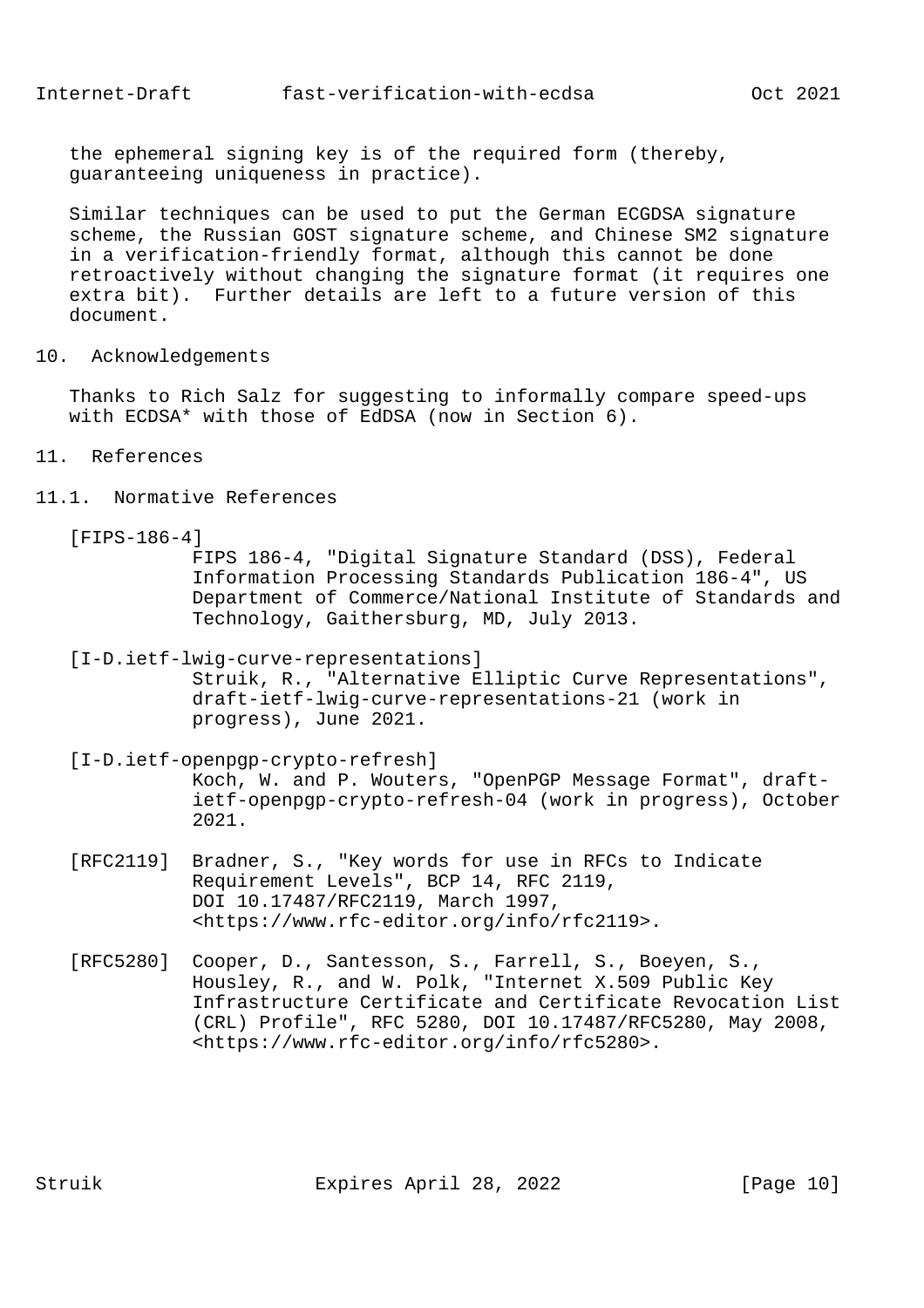- [RFC5480] Turner, S., Brown, D., Yiu, K., Housley, R., and T. Polk, "Elliptic Curve Cryptography Subject Public Key Information", RFC 5480, DOI 10.17487/RFC5480, March 2009, <https://www.rfc-editor.org/info/rfc5480>.
- [RFC7515] Jones, M., Bradley, J., and N. Sakimura, "JSON Web Signature (JWS)", RFC 7515, DOI 10.17487/RFC7515, May 2015, <https://www.rfc-editor.org/info/rfc7515>.
- [RFC7942] Sheffer, Y. and A. Farrel, "Improving Awareness of Running Code: The Implementation Status Section", BCP 205, RFC 7942, DOI 10.17487/RFC7942, July 2016, <https://www.rfc-editor.org/info/rfc7942>.
- [RFC8032] Josefsson, S. and I. Liusvaara, "Edwards-Curve Digital Signature Algorithm (EdDSA)", RFC 8032, DOI 10.17487/RFC8032, January 2017, <https://www.rfc-editor.org/info/rfc8032>.
- [RFC8174] Leiba, B., "Ambiguity of Uppercase vs Lowercase in RFC 2119 Key Words", BCP 14, RFC 8174, DOI 10.17487/RFC8174, May 2017, <https://www.rfc-editor.org/info/rfc8174>.
- [RFC8692] Kampanakis, P. and Q. Dang, "Internet X.509 Public Key Infrastructure: Additional Algorithm Identifiers for RSASSA-PSS and ECDSA Using SHAKEs", RFC 8692, DOI 10.17487/RFC8692, December 2019, <https://www.rfc-editor.org/info/rfc8692>.
- [SEC1] SEC1, "SEC 1: Elliptic Curve Cryptography, Version 2.0", Standards for Efficient Cryptography, , June 2009.
- [SEC2] SEC2, "SEC 2: Elliptic Curve Cryptography, Version 2.0", Standards for Efficient Cryptography, , January 2010.

# 11.2. Informative References

- [ECC] I.F. Blake, G. Seroussi, N.P. Smart, "Elliptic Curves in Cryptography", Cambridge University Press, Lecture Notes Series 265, July 1999.
- [GECC] D. Hankerson, A.J. Menezes, S.A. Vanstone, "Guide to Elliptic Curve Cryptography", New York: Springer-Verlag, 2004.